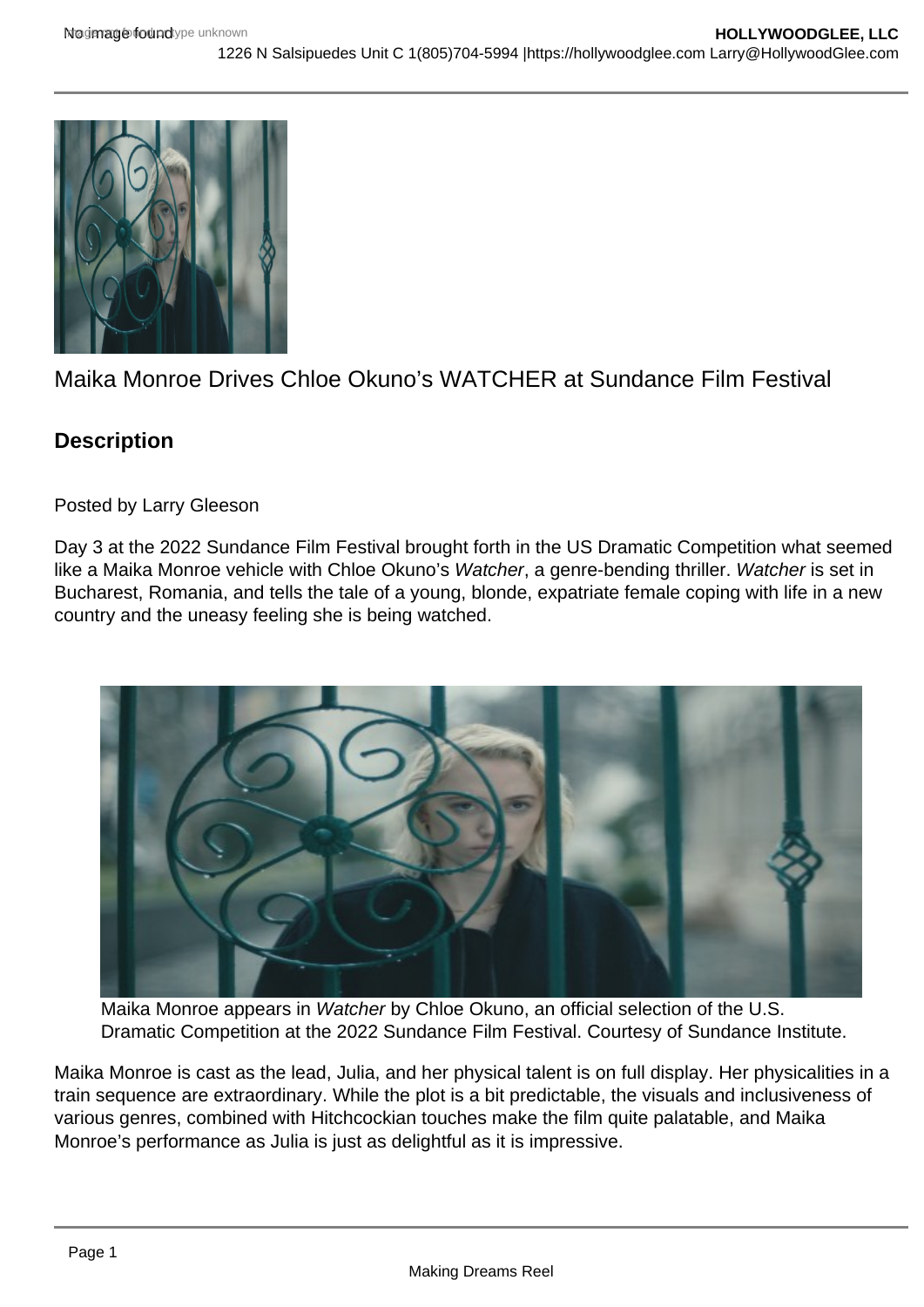Stay tuned for more on The Watcher!

Director/Writer Chloe Okuno of Watcher, an official selection of the U.S. Dramatic Competition at the 2022 Sundance Film Festival. (Photo courtesy of 42 West)

**Category** 

- 1. #Sundance
- 2. Sundance
- 3. Sundance Film Festival
- 4. Sundance Film Festival 2022

Tags